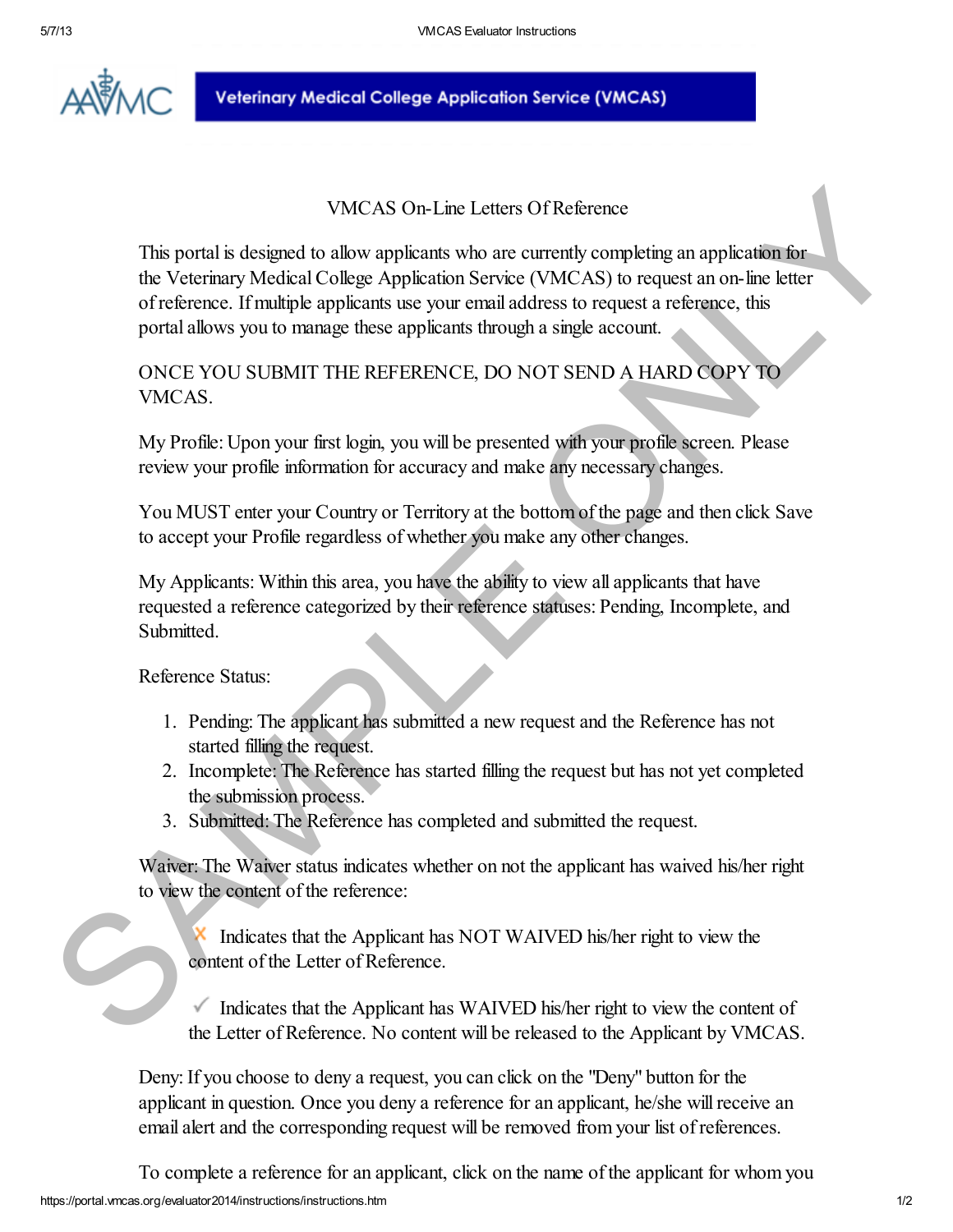are completing a reference:

Ratings: Answer all of the questions within the Ratings page and click Save or Next to proceed to the Essay section. If you choose to change your answers within this section, you may do so by clicking on the Ratings tab, revise your answers, and save the information again.

Essay: Click on the Essay tab and write your letter of recommendation within the textbox provided. Click Save or Next to proceed to the Preview/Submit section.

Note: Please be sure to save your information often.

Preview/Submit: Click on the Preview/Submit tab to review the information that you have entered. You will be notified of any incomplete or missed section(s).

Click Submit if you are satisfied with the Letter of Reference you have created. Once you have submitted a reference you cannot go back and edit the information that you have entered. So, please carefully review the reference prior to submission. [E](https://portal.vmcas.org/evaluator2014/instructions/instructions.htm#)ssay: Click on the Essay tab and write your letter of recommendation within the textbox provided. Click Save or Next to proceed to the PreviewSubmit section.<br>Note: Please be sure to save your information often.<br>PreviewSub

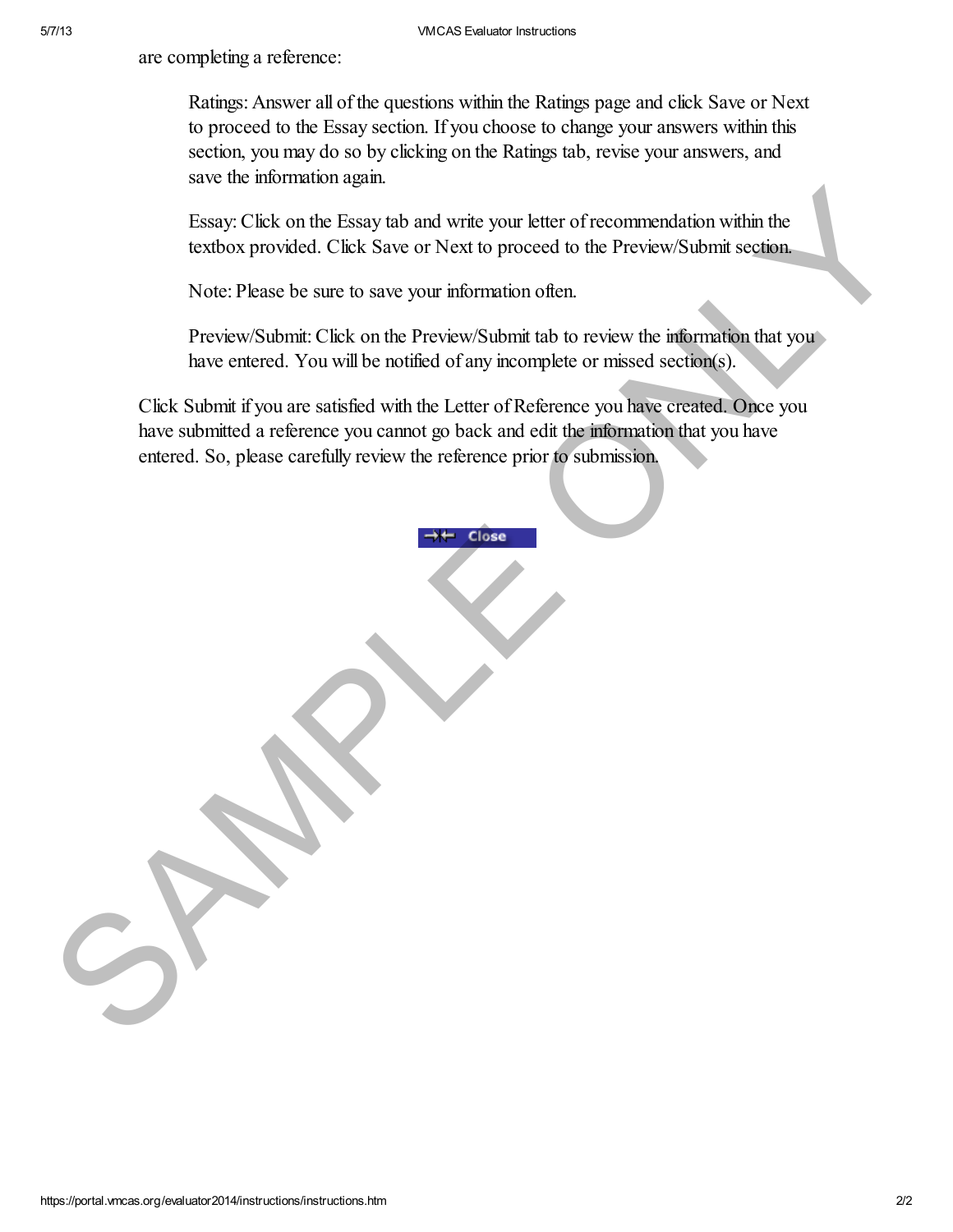



 $\frac{25}{204}$ 

# **Veterinary Medical College Application Service (VMCAS)**

### Forgot your password?

Click here if you forgot your password:



# VMCAS Evaluators for 2014 Enrollment

Using this site requires that your browser accepts cookies.

| Click here if you forgot your<br>password: |                           | Using this site requires that your browser accepts cookies.                                                                                                                                                                                                                             |
|--------------------------------------------|---------------------------|-----------------------------------------------------------------------------------------------------------------------------------------------------------------------------------------------------------------------------------------------------------------------------------------|
| submit                                     | browsers, such as Safari. | For the optimal browsing of this site, please use Microsoft Internet<br>Explorer 8.0, Mozilla Firefox 17, Apple Safari 5.0.6, Google Chrome<br>25, or a later release. You may experience difficulties with the<br>functionality of the website when using certain Apple-based internet |
|                                            | Username:                 |                                                                                                                                                                                                                                                                                         |
|                                            | Password:<br>log in       |                                                                                                                                                                                                                                                                                         |
|                                            |                           |                                                                                                                                                                                                                                                                                         |
|                                            |                           |                                                                                                                                                                                                                                                                                         |
|                                            |                           |                                                                                                                                                                                                                                                                                         |
|                                            |                           |                                                                                                                                                                                                                                                                                         |
| $\tilde{z}$                                |                           |                                                                                                                                                                                                                                                                                         |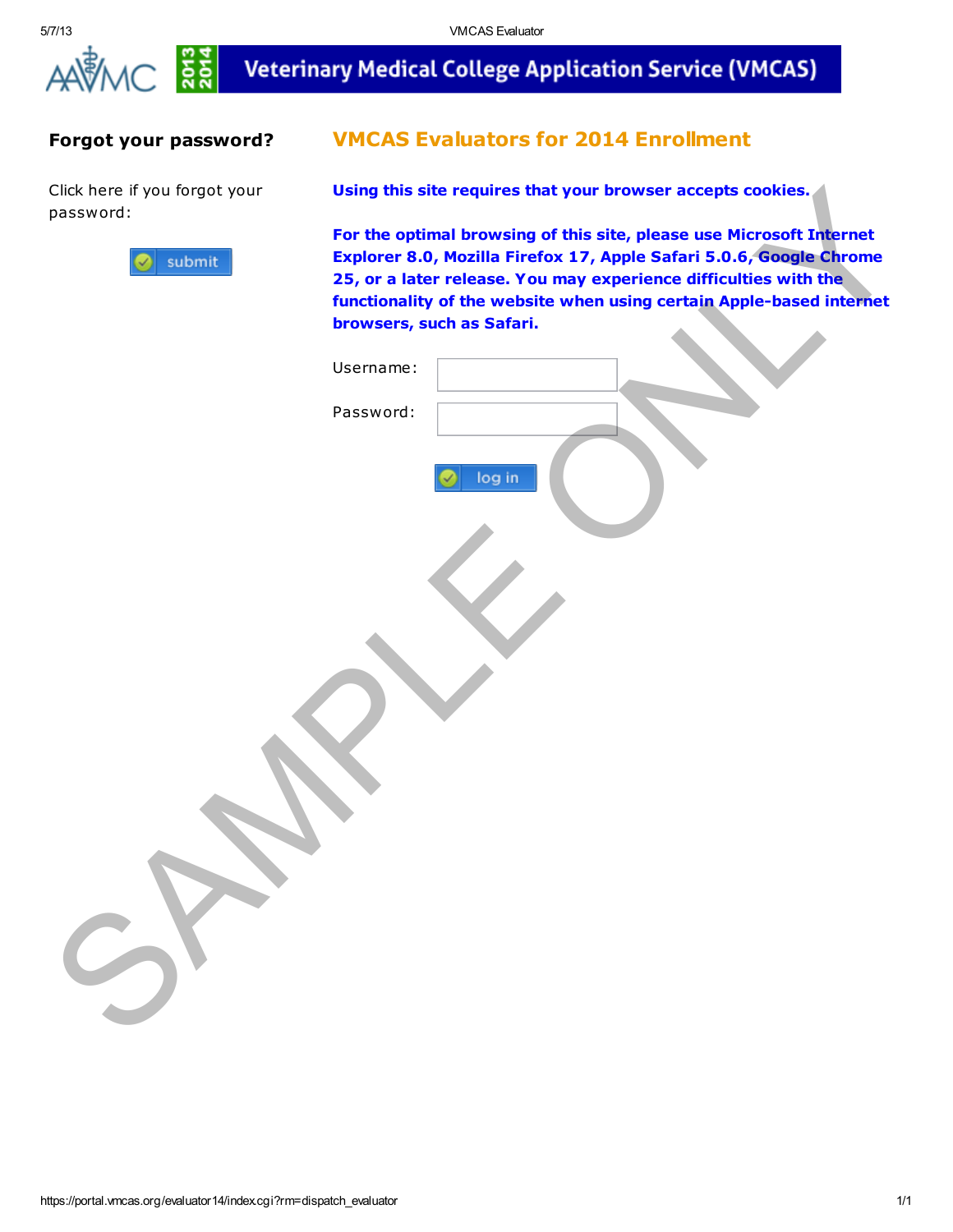

AAVAC 55 Veterinary Medical College Application Service (VMCAS)

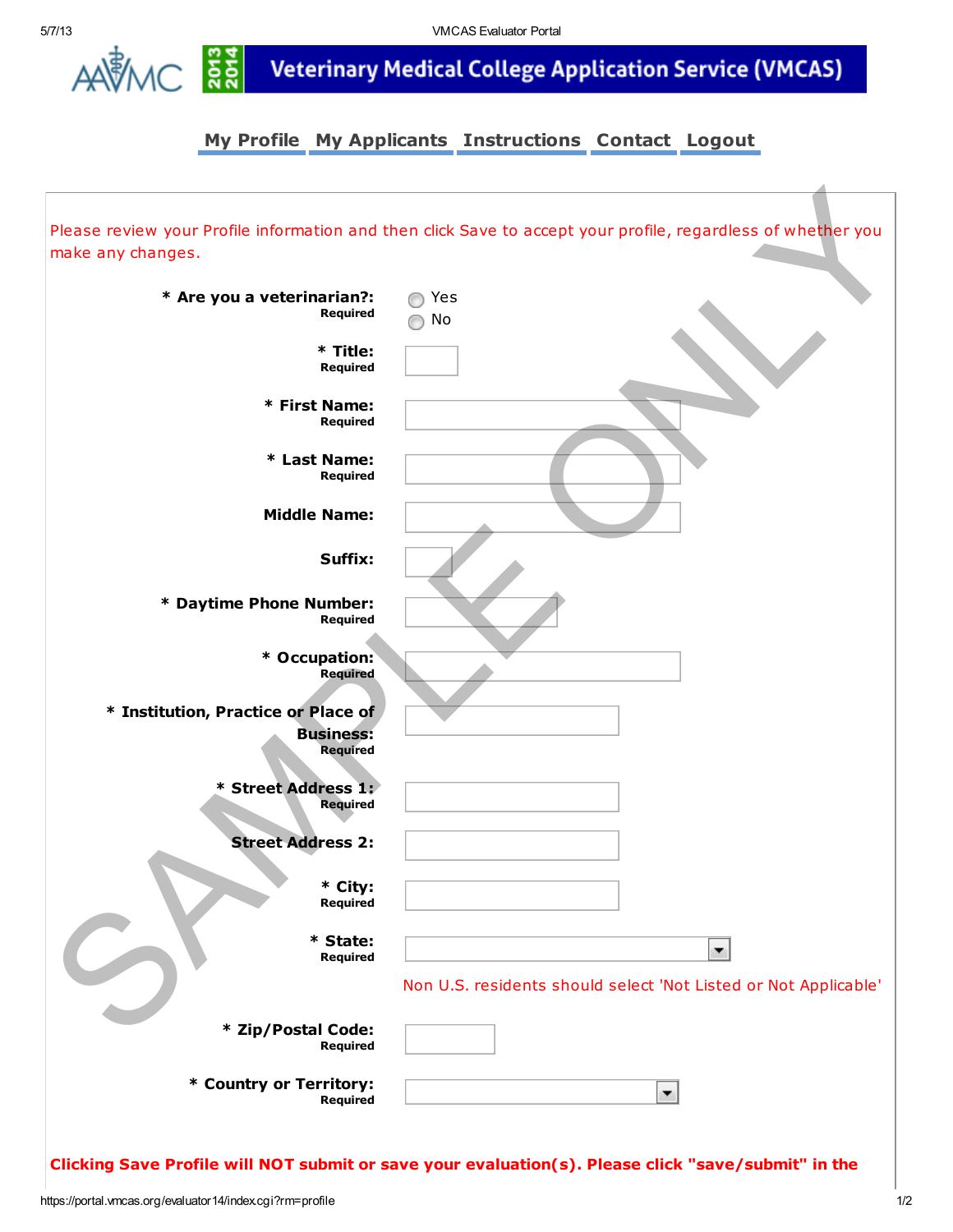SAMPLE ONLY

evaluation section to ensure your evaluation is saved or submitted.

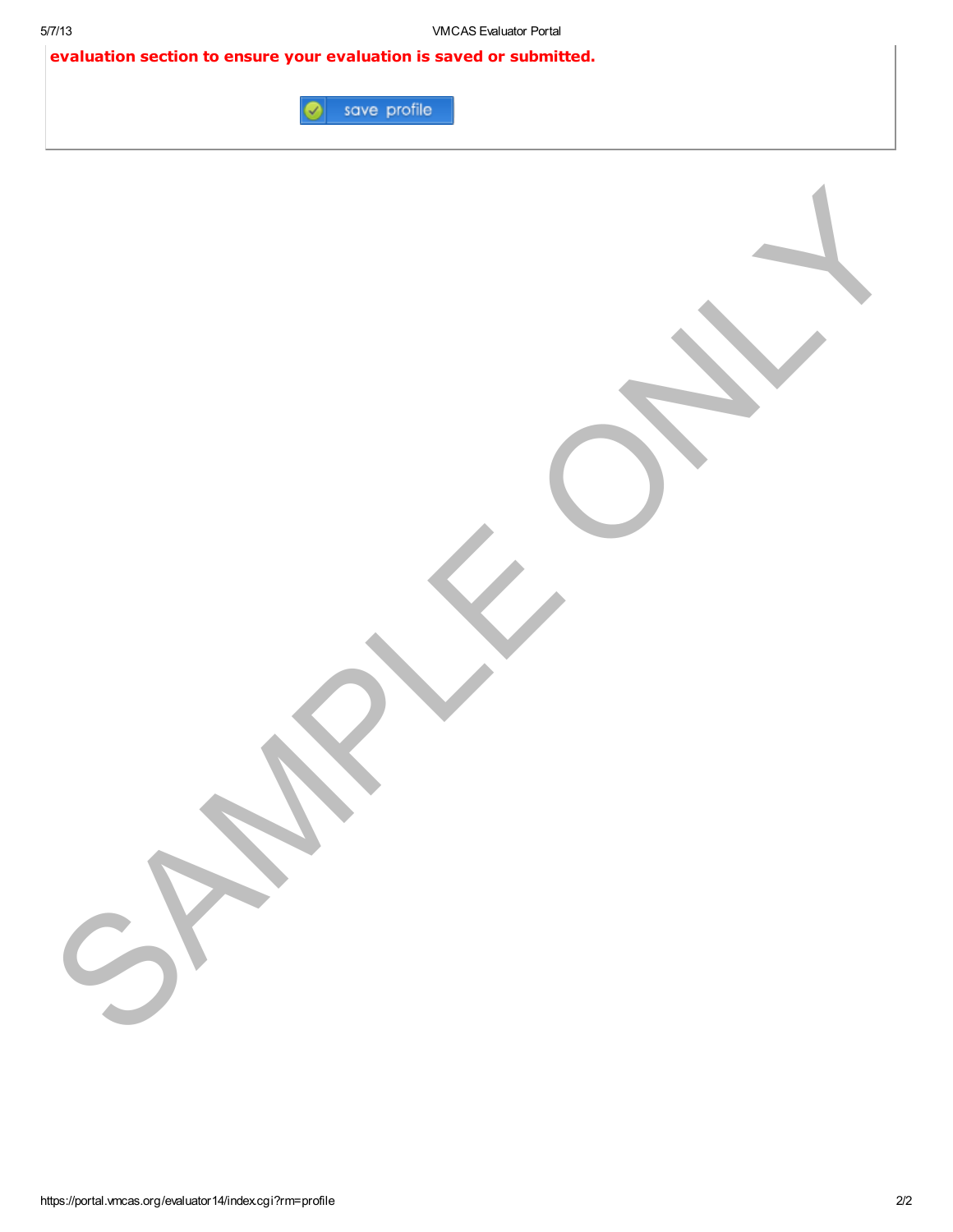

្ត្តី<br>ក្តី<br>ក្តី<br>
Neterinary Medical College Application Service (VMCAS)

| <b>New Requests</b> | Please click on the title to begin or review the reference. |       |        |      |
|---------------------|-------------------------------------------------------------|-------|--------|------|
| Applicant           | Request Date                                                | Type  | Waiver | Deny |
| Wynne, Tony         | 05/06/13                                                    | e-LOR | x      | ⊛    |
|                     |                                                             |       |        |      |
| SY                  |                                                             |       |        |      |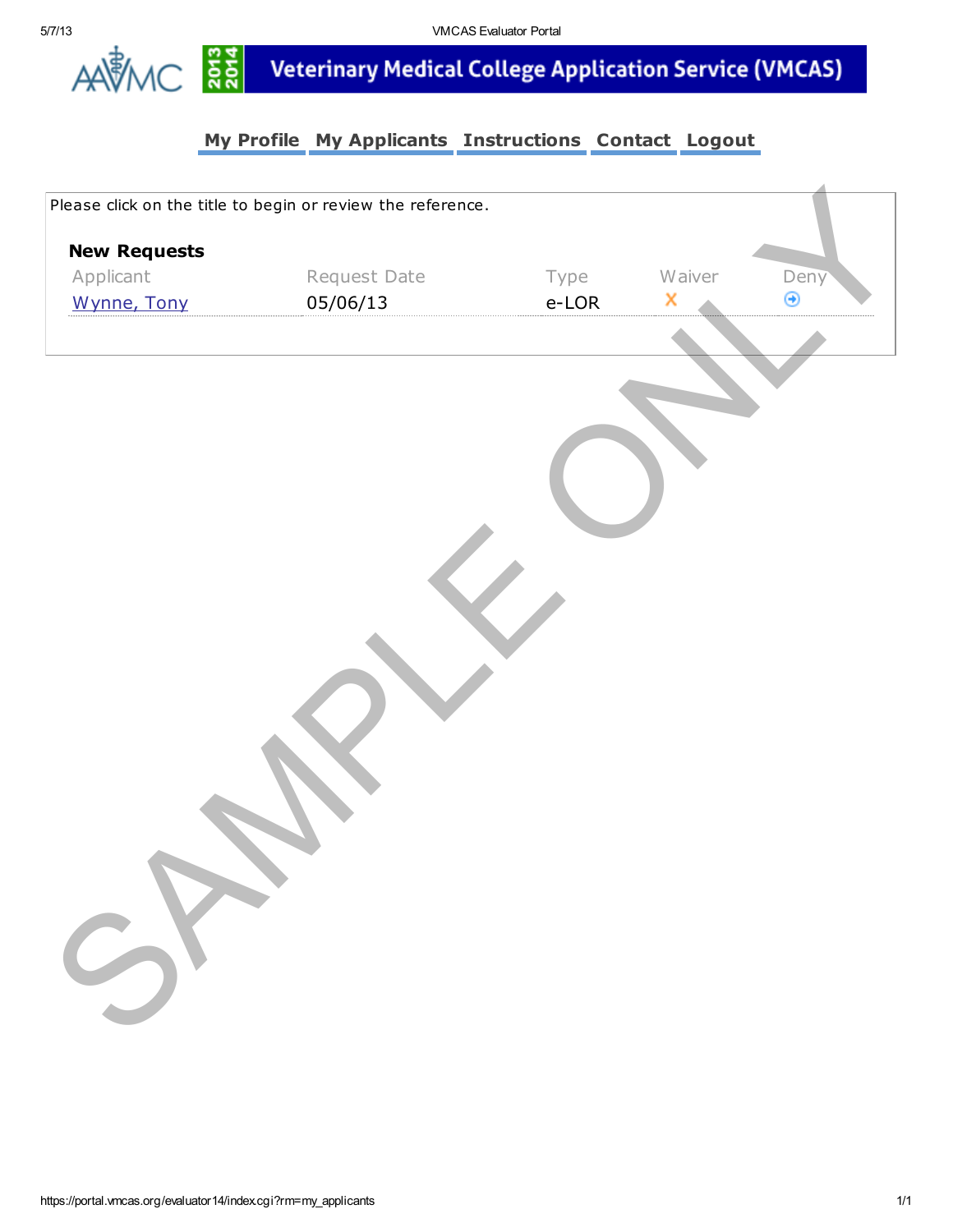

5/7/13 VMCAS Evaluator

AAVAC 55 Veterinary Medical College Application Service (VMCAS)

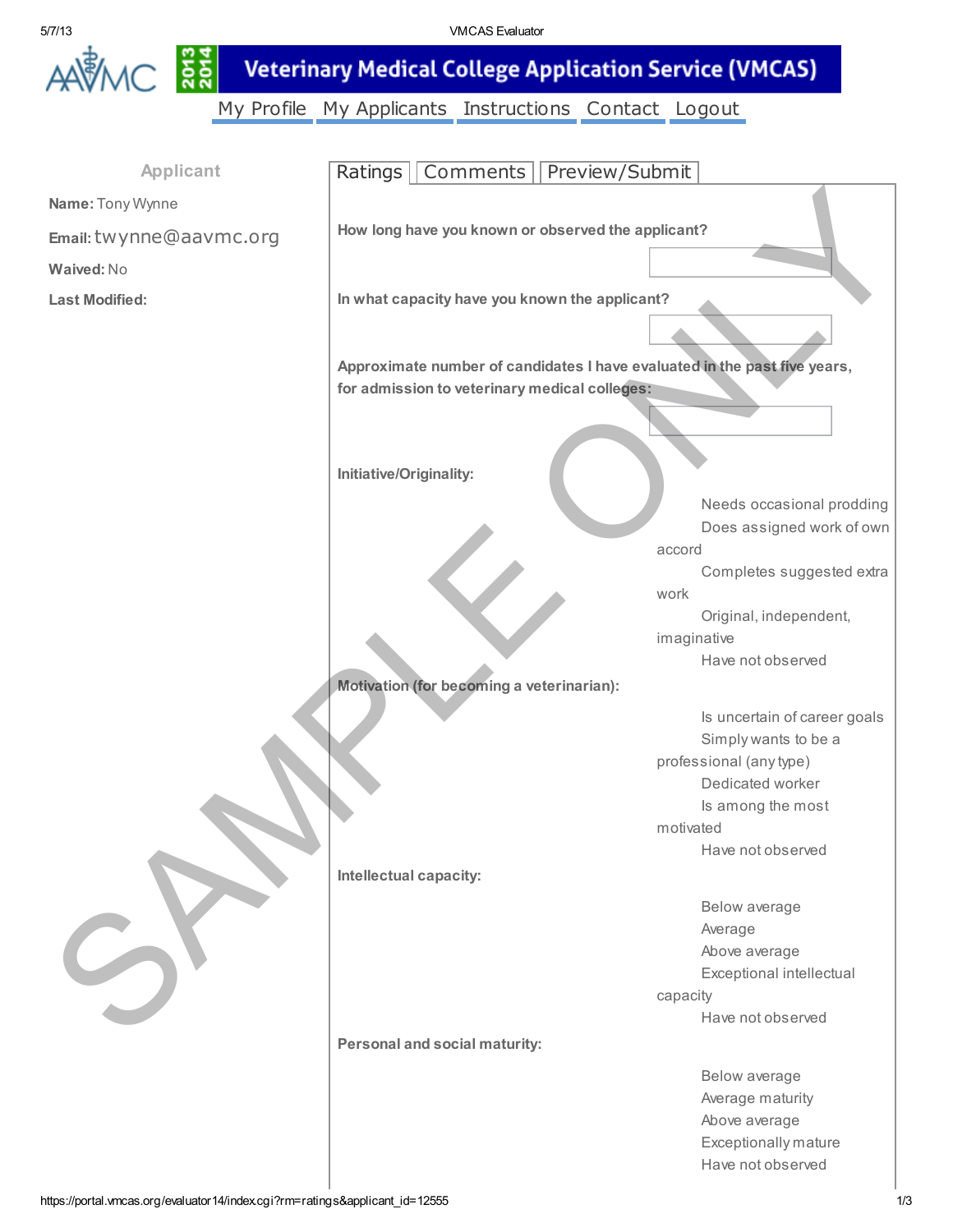#### 5/7/13 VMCAS Evaluator

#### Dependability and reliability:

Emotional stability:

Leadership:

Ability to work with others:

Character and integrity:

Verbal Skills:

Character and integrity:<br>
Verbal Skills:<br>
Verbal Skills:<br>
Acceptance of feedback and instruction Acceptance of feedback and instruction: Doubtful reliability Usually reliable Above average reliability Unquestioned reliability Have not observed

Very excitable Easily upset Usually stable, poised Stable, well balanced Have not observed Very excitable<br>
Easily upset<br>
Usually stable, poised<br>
Stable, well balanced<br>
Have not observed<br>
Satisfied to follow<br>
Occasionally a leader<br>
Frequently a leader<br>
Outstanding leader<br>
Have not observed<br>
Lacks interpersonal sk

Satisfied to follow Occasionally a leader Frequently a leader Outstanding leader Have not observed

Lacks interpersonal skills Occasionally uncooperative Works well with others Excellent interpersonal

Have not observed

skills

**Untrustworthy** Occasionally compromises ethics for personal gain No serious flaws in ethics or integrity Absolutely trustworthy, observes high-quality ethics Have not observed

> Below average Moderately articulate Above average Articulate, clear, fluent Have not observed

Resistant to constructive feedback Sometimes resistant to feedback Accepts feedback Seeks out feedback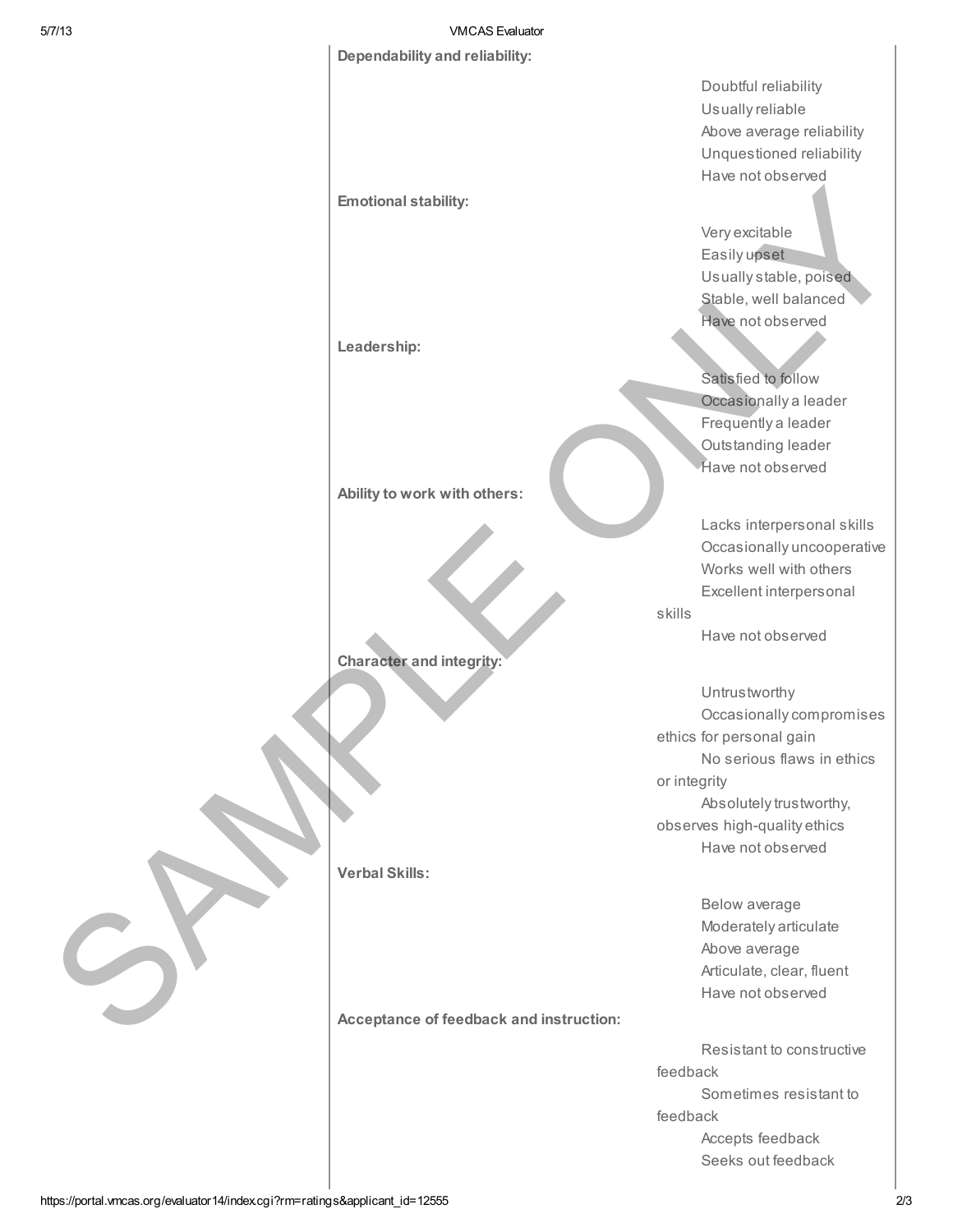

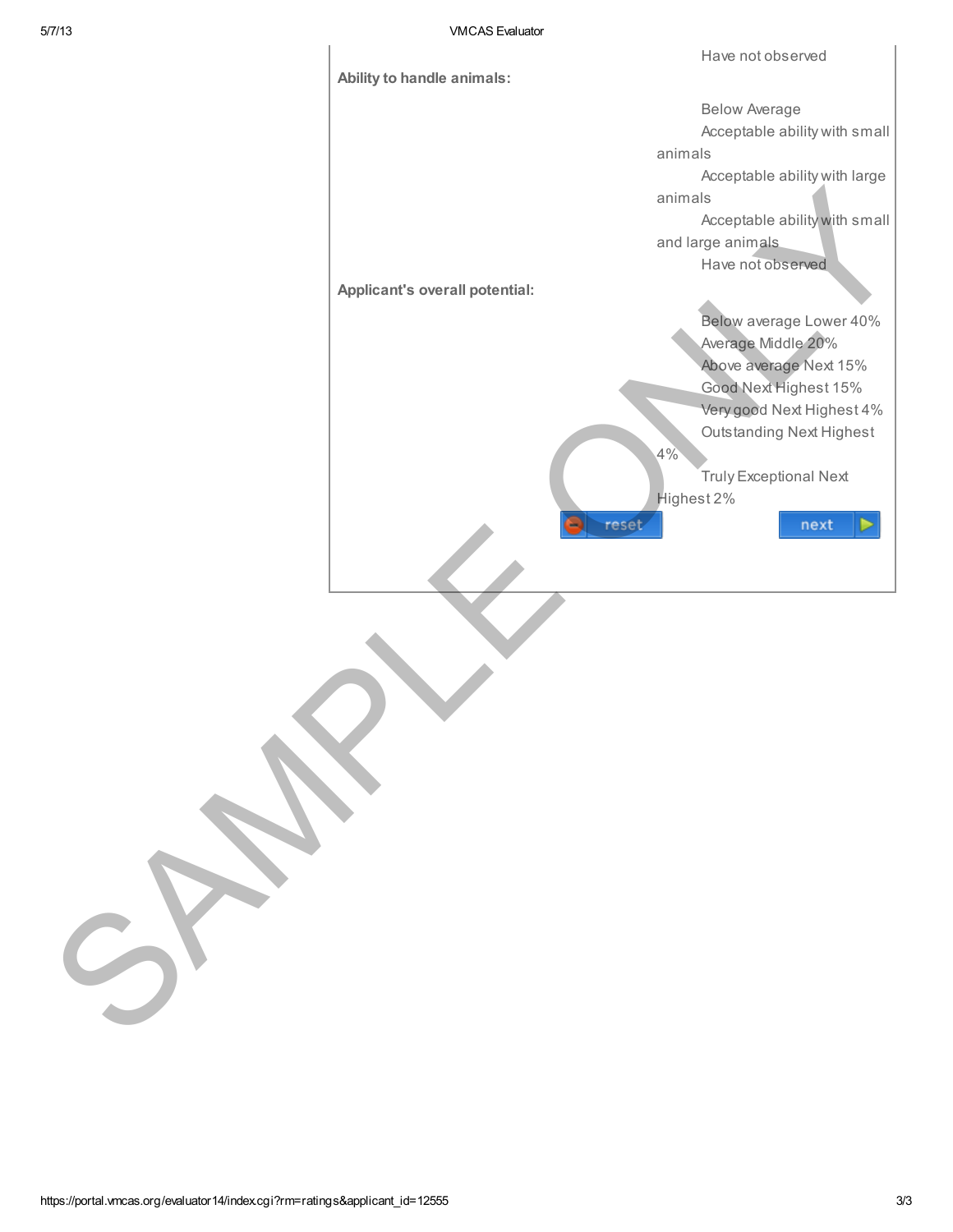

#### $2013$ **Veterinary Medical College Application Service (VMCAS)**

[My Profile](https://portal.vmcas.org/evaluator14/index.cgi?rm=profile) [My Applicants](https://portal.vmcas.org/evaluator14/index.cgi?rm=my_applicants) [Instructions](javascript:open_window() [Contact](javascript:open_window() [Logout](https://portal.vmcas.org/evaluator14/index.cgi?rm=logout)

Applicant

Name: Tony Wynne

Email:twynne@aavmc.org Waived: No Last Modified:

[Ratings](https://portal.vmcas.org/evaluator14/index.cgi?rm=comment&applicant_id=12555#) | [Comments](https://portal.vmcas.org/evaluator14/index.cgi?rm=comment&applicant_id=12555#) | [Preview/Submit](https://portal.vmcas.org/evaluator14/index.cgi?rm=comment&applicant_id=12555#)

You are encouraged to compose your comments in a text-only word processor (e.g., Notepad), review your text for errors, then cut and paste the final version into the appropriate text box below. Some formatting characters used in programs like Word (angled quotes, accents, special characters) will not display properly. Save your edits, review your final text, and make any edits necessary to correct the format.

A reference letter is often the most important part of the evaluation and lends credibility to the overall ratings given above. An evaluation without written comments offers little support for the applicant. Observations, which document your ratings of the candidate's personal and/or academic qualifications, as well as comments on specific strengths and weaknesses, are extremely helpful. On the free text field below, please add comments that you feel may assist the admissions committee in further considering this applicant for admission. Name: Liny Wyntar Research (with a second point of the stress) compare your contract that and and and the stress (with a stress) contract Map.<br>
The same in the stress comes is special change to compare the record of the st

3000 character limit. Characters include spaces, carriage returns, numbers, letters, etc.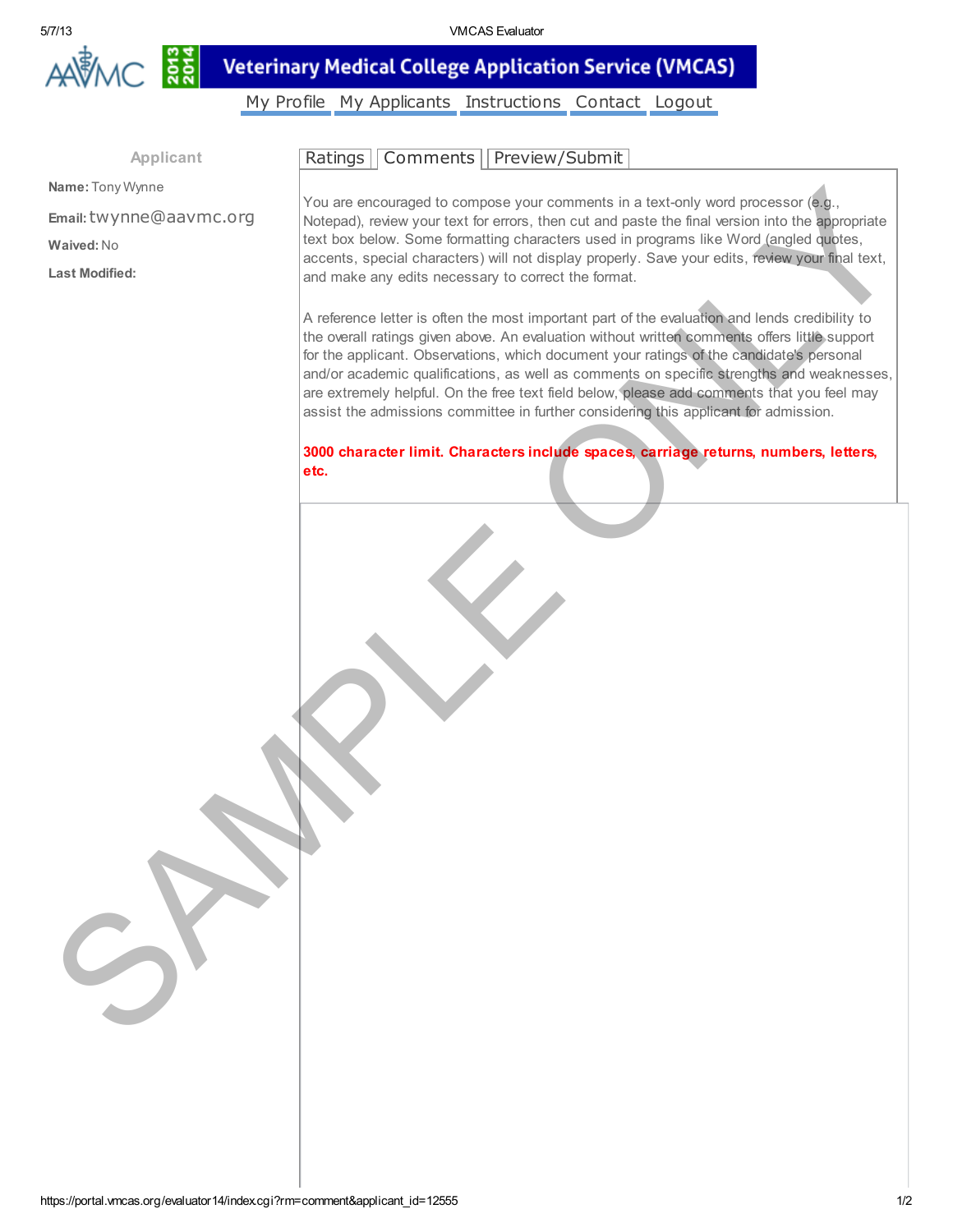This section is for you to elaborate on any answers that you gave to some previous questions in the evaluation form and is not intended as a continuation of your reference letter.

#### 3000 character limit. Characters include spaces, carriage returns, numbers, letters, etc.

| ▼                                                   |  |
|-----------------------------------------------------|--|
| $\triangleleft$ previous<br>⊜<br>reset<br>next<br>Þ |  |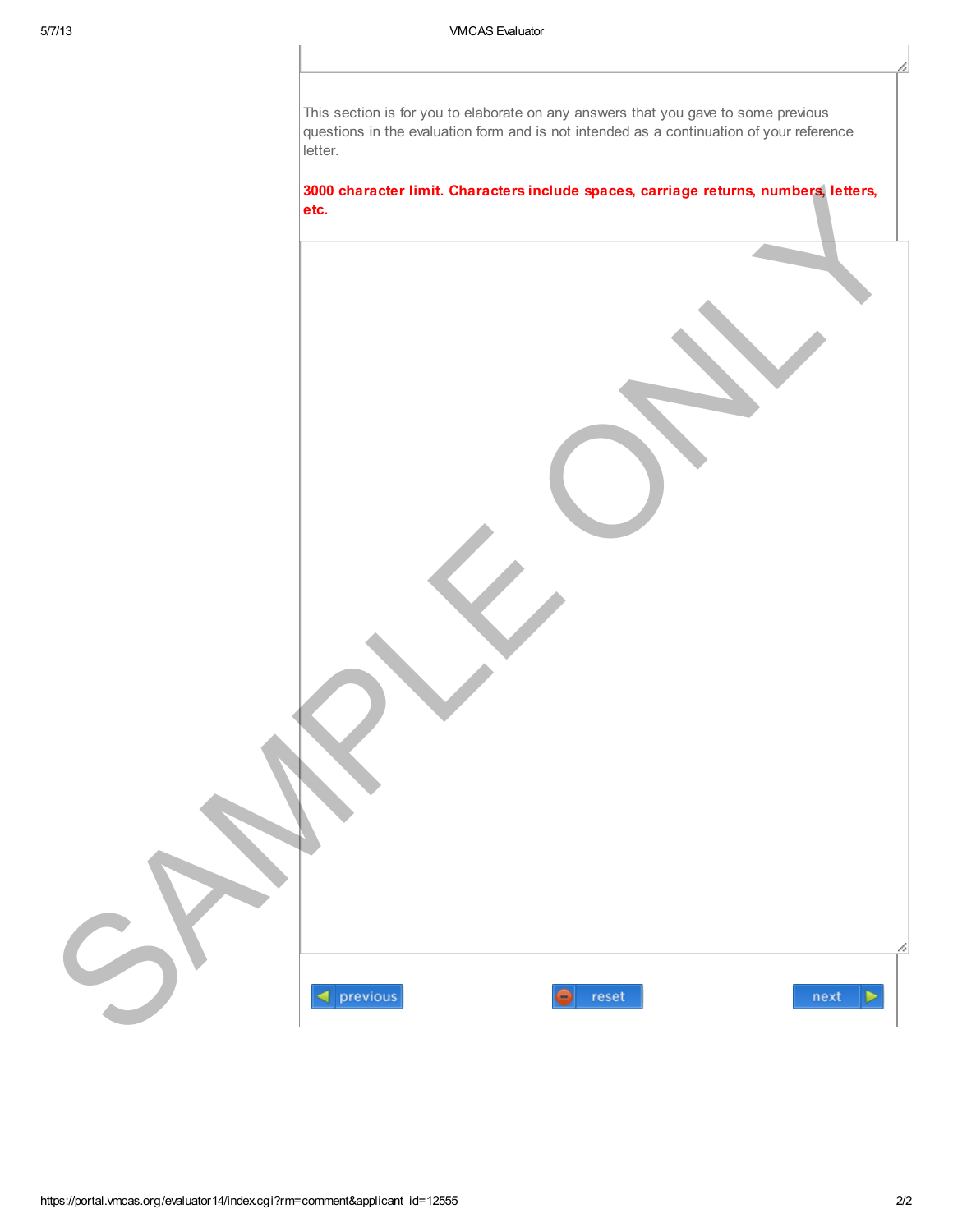

5/7/13 VMCAS Evaluator

**Veterinary Medical College Application Service (VMCAS)** 

[My Profile](https://portal.vmcas.org/evaluator14/index.cgi?rm=profile) [My Applicants](https://portal.vmcas.org/evaluator14/index.cgi?rm=my_applicants) [Instructions](javascript:open_window() [Contact](javascript:open_window() [Logout](https://portal.vmcas.org/evaluator14/index.cgi?rm=logout)

Applicant

Name: Tony Wynne

Email:twynne@aavmc.org

Waived: No

Last Modified: 05/07/2013

[Ratings](https://portal.vmcas.org/evaluator14/index.cgi?rm=submit&applicant_id=12555#) | [Comments](https://portal.vmcas.org/evaluator14/index.cgi?rm=submit&applicant_id=12555#) | [Preview/Submit](https://portal.vmcas.org/evaluator14/index.cgi?rm=submit&applicant_id=12555#)

Click submit if you are satisfied with the Letter of Reference you have created. Once you have submitted a reference, you cannot go back and edit the information that you have entered. Please be sure to review and print your evaluation prior to submission. Name: Tony Wysine<br>
Temak: thyyrinne@aavmc.org<br>
Waived: No<br>
Waived: No<br>
Waived: No<br>
Waived: No<br>
Material Concert of the submission.<br>
Intermediate in the submission.<br>
The previous<br>
The previous<br>
The submit D is the set of or

https://portal.vmcas.org/evaluator14/index.cgi?rm=submit&applicant\_id=12555 1/11